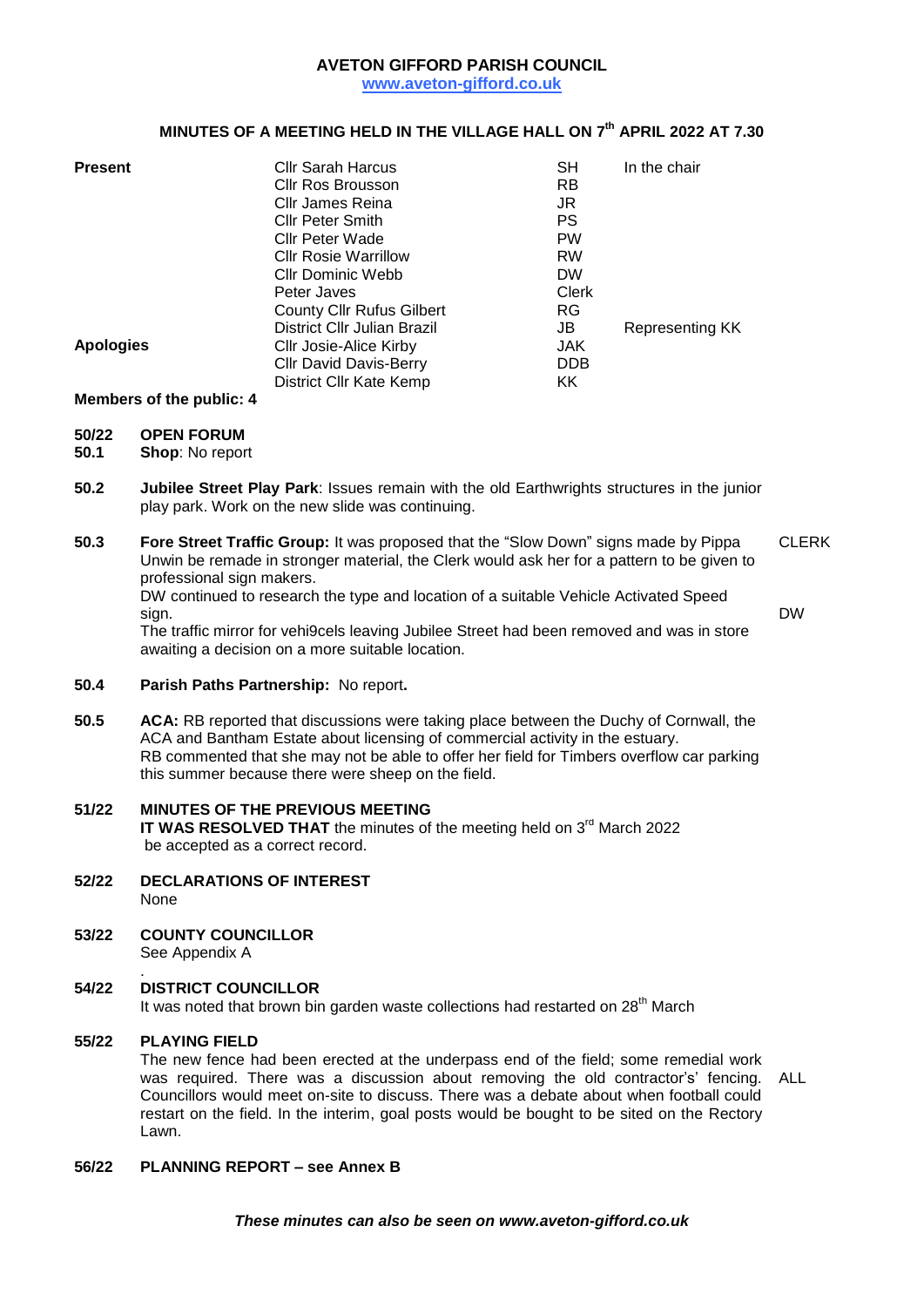### **AVETON GIFFORD PARISH COUNCIL www.aveton-gifford.co.uk**

| 56/22 | <b>FINANCE</b>                                         |            |
|-------|--------------------------------------------------------|------------|
| 56.1  | <b>BANK BALANCES</b> as at 6 <sup>th</sup> April 2022: | £7.680.96  |
|       | Cash held on behalf of: Parish Paths Partnership       | £ 812.00   |
|       | Village hall project                                   | £6.851.00  |
|       | Pool liner replacement fund                            | £ 6.000.00 |
|       |                                                        |            |

## **56.2 PAYMENTS APPROVED**

|     | <b>TOTAL</b>              |                            | 10,728.34 |
|-----|---------------------------|----------------------------|-----------|
| 137 | Limelight Webstudion      | Website                    | 425.04    |
| 136 | The Good Heat Company     | Community pool             | 213.30    |
| 135 | South Hams Supplies       | Pool keys                  | 216.49    |
| 134 | Limelight Webstudio       | Website                    | 38.20     |
| 132 | <b>SHDC</b>               | Payroll service            | 120.00    |
| 131 | <b>Tall Orders</b>        | Hedge cutting              | 140.00    |
| 130 | Greenspace                | Fencing                    | 640.00    |
| 129 | AG village Hall           | Rent of hall               | 26.00     |
| 128 | <b>First Federation</b>   | Pool electricity and water | 644.61    |
| 127 | <b>Pittman Trees</b>      | Tree felling               | 7,440.00  |
| 126 | The Safety Supply Company | <b>Traffic mirror</b>      | 276.35    |
| 125 | Peter Smith               | Travel expenses            | 21.15     |
| 124 | Modbury house fire appeal | Donation                   | 300.00    |
| 123 | AG village hall           | WC cleaning and water      | 227.20    |
|     |                           |                            |           |

## **56.3 RECEIPTS**

| .             |          |        |
|---------------|----------|--------|
| Lloyd Bank    | Interest | 0.21   |
| <b>STRIPE</b> | Moorings | 389.00 |
| <b>TOTAL</b>  |          | 389.21 |

The clerk had filed the VAT claim with HMRC for the repayment of £3,520.78 for goods and services supplied since 1 October 2021. The first tranche of the 2022 precept in the sum of £13,500 was due in April. The annual internal audit was underway.

#### **56.4 Clerk's Remuneration:**

The Clerk is on the national pay scale for clerks SCP12 rate of £11.53 per hour for 8 hours a week which gives a monthly salary of £399.71 before income tax. There has been no increase for two years. The Society of Local Council Clerks had announced an increase with effect from 1 April 2021 of 1.75%. Clerks are expected to rise up one level each year so for 2021-22 the Clerk should be on SCP13 for which the rate was £11.76 (now, with the increase of  $1.75% = £11.98$ ).

In addition, clerks can now claim £6 per week tax-free allowance for working from home, previously £9 per month.

**IT WAS RESOLVED** to implement the increase with effect from 1<sup>st</sup> April 2021 and award a back-dated sum of £187.16.

## **57/22 VILLAGE HALL PROJECT**

To be discussed at the May meeting. The May meeting of the May 1999 Section 1.1 and 2.1 and 2.1 and 2.1 and 2.1 and 2.1 and 2.1 and 2.1 and 2.1 and 2.1 and 2.1 and 2.1 and 2.1 and 2.1 and 2.1 and 2.1 and 2.1 and 2.1 and 2.

#### **58/22 TREE WARDEN**

No report.

#### **59/22 DEFIBRILLATORS**

Decision awaited from Live West for permission to site for a new defibrillator in Icy Park to be funded by Mrs. Sue Cherry.

#### **60/22 COMMUNITY POOL**

PS reported on jobs to do before re-opening the pool for the season. Two individuals have come forward to carry out the daily checks and maintenance on a job-share basis. Resuscitation training courses had been booked. It was agreed that the cost of a family key would be £70, single person £40, to include the training course. A decision was needed on allowing key holders to bring guests to the pool.